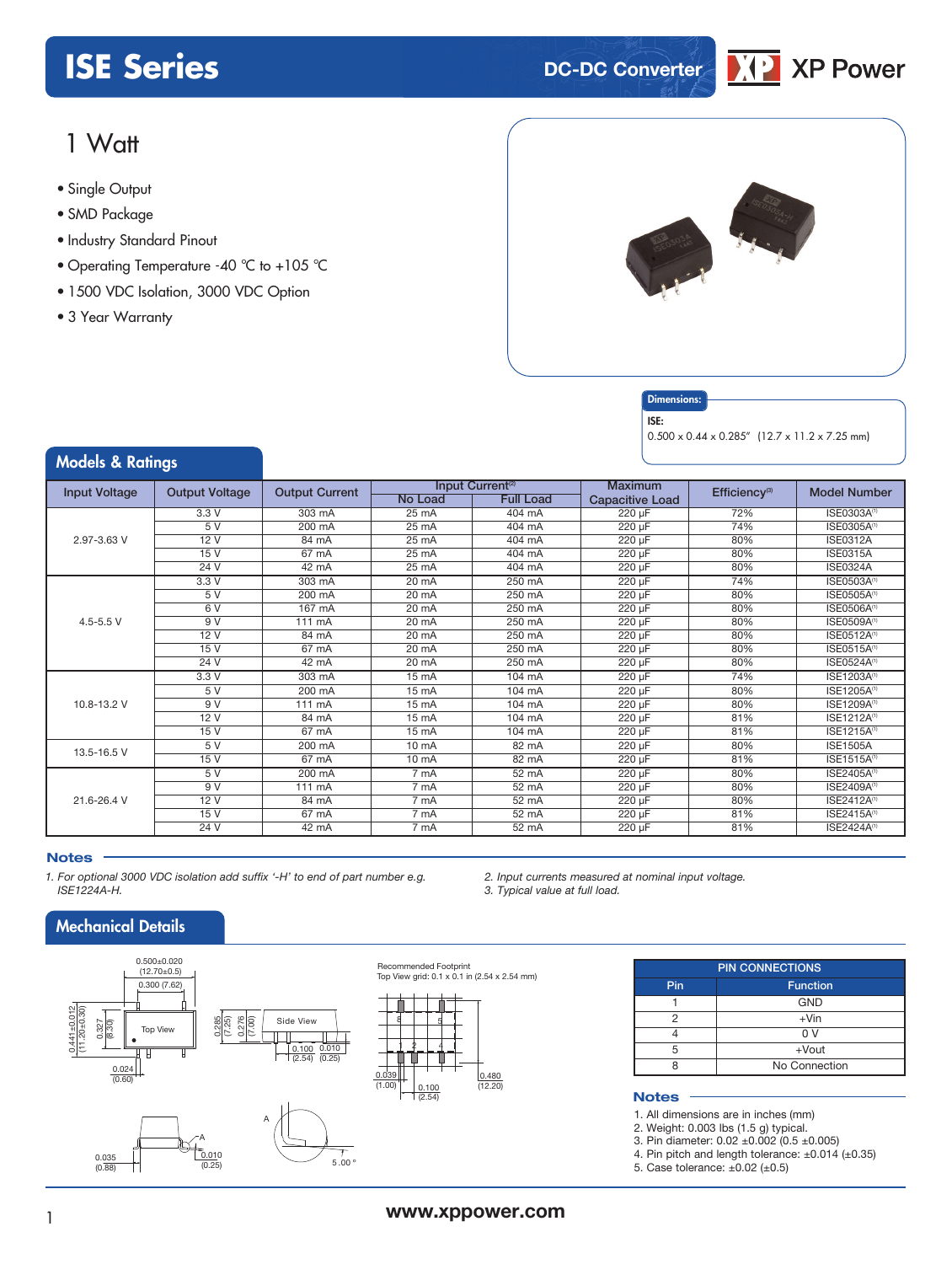# **ISE Series**





**Input** 

| Characteristic         | <b>Minimum</b> | <b>Typical</b> | <b>Maximum</b> | <b>Units</b> | <b>Notes &amp; Conditions</b>              |
|------------------------|----------------|----------------|----------------|--------------|--------------------------------------------|
|                        |                |                |                |              |                                            |
|                        | 2.97           |                | 3.63           | <b>VDC</b>   | 3.3 V nominal                              |
|                        | 4.50           |                | 5.50           | VDC.         | 5 V nominal                                |
| Input Voltage Range    | 10.80          |                | 13.20          | <b>VDC</b>   | 12 V nominal                               |
|                        | 13.50          |                | 16.50          | VDC.         | 15 V nominal                               |
|                        | 21.60          |                | 26.40          | VDC.         | 24 V nominal                               |
| Input Current          |                |                |                |              | See Models and Ratings table               |
| Input Reflected Ripple |                | 15             |                | mA pk-pk     | Through 12 µH inductor and 47 µF capacitor |
|                        |                |                | 5              | VDC for 1 s  | 3.3 V models                               |
|                        |                |                | 9              | VDC for 1 s  | 5 V models                                 |
| Input Surge            |                |                | 18             | VDC for 1 s  | 12 V models                                |
|                        |                |                | 21             | VDC for 1 s  | 15 V models                                |
|                        |                |                | 30             | VDC for 1 s  | 24 V models                                |
| Input Filter           | Capacitor      |                |                |              |                                            |

| <b>Output</b>                   |                |                |                |              |                                                                                                      |
|---------------------------------|----------------|----------------|----------------|--------------|------------------------------------------------------------------------------------------------------|
| Characteristic                  | <b>Minimum</b> | <b>Typical</b> | <b>Maximum</b> | <b>Units</b> | <b>Notes &amp; Conditions</b>                                                                        |
| Output Voltage                  | 3.3            |                | 24             | <b>VDC</b>   | See Models and Ratings table                                                                         |
| Initial Set Accuracy            |                |                | $-7.5, +2.5$   | $\%$         | At 70% load                                                                                          |
| Minimum Load                    | 10             |                |                | %            |                                                                                                      |
| Line Regulation                 |                |                | ±1.2           | %            | Per 1% change of input voltage $(\pm 1.5\%$ for 3V3 output)                                          |
| Load Regulation                 |                |                |                | %            | See graph                                                                                            |
| Start Up Delay                  |                |                |                | ms           |                                                                                                      |
| Ripple and Noise                |                |                | 30/60          | mV pk-pk     | For models $\leq$ 12 V/ For 15 V & 24 V models.<br>20 MHz bandwidth, measured using 0.1 µF capacitor |
| <b>Transient Response</b>       |                |                | 3              | % deviation  | Recovery to within 1% in 500 us for a 25% load change (5%)<br>max. deviation for 3.3 & 5 V models)   |
| <b>Short Circuit Protection</b> |                |                |                |              | Continuous, with auto recovery, except 1 s max for<br>24 input V models                              |
| Maximum Capacitive Load         |                |                | 220            | μF           |                                                                                                      |
| <b>Temperature Coefficient</b>  |                |                | 0.02           | $%$ $C$      |                                                                                                      |

| General                      |                 |                |                |                  |                                                                                                 |
|------------------------------|-----------------|----------------|----------------|------------------|-------------------------------------------------------------------------------------------------|
| Characteristic               | <b>Minimum</b>  | <b>Typical</b> | <b>Maximum</b> | <b>Units</b>     | <b>Notes &amp; Conditions</b>                                                                   |
| Efficiency                   |                 |                |                |                  | See Models and Ratings table                                                                    |
| Isolation: Input to Output   | 1500            |                |                | <b>VDC</b>       | For optional high isolation versions, 3000 VDC input to<br>output add suffix -H to model number |
| <b>Switching Frequency</b>   | 50              |                | 300            | kHz              | Full load, nominal input                                                                        |
| <b>Isolation Resistance</b>  | 10 <sup>9</sup> |                |                | Ω                | Input to output, tested at 500 VDC                                                              |
| <b>Isolation Capacitance</b> |                 | 20             |                | pF               | Input to output                                                                                 |
| <b>Power Density</b>         |                 |                | 15.9           | Win <sup>3</sup> |                                                                                                 |
| Mean Time Between Failure    | 3500            |                |                | kHrs             | MIL-HDBK-217F, +25 °C GB                                                                        |
| Weight                       |                 | 0.003(1.5)     |                | Ib(g)            |                                                                                                 |

| Environmental                |                |                |         |              |                                                        |
|------------------------------|----------------|----------------|---------|--------------|--------------------------------------------------------|
| Characteristic               | <b>Minimum</b> | <b>Typical</b> | Maximum | <b>Units</b> | <b>Notes &amp; Conditions</b>                          |
| <b>Operating Temperature</b> | $-40$          |                | $+105$  | °C           | Derate from 100% load at +100 °C to 80% load at 105 °C |
| <b>Storage Temperature</b>   | $-55$          |                | $+125$  | °C           |                                                        |
| Case Temperature             |                |                | $+115$  | °€           |                                                        |
| <b>Operating Humidity</b>    |                |                | 95      | % RH         | Non-condensing                                         |
| Cooling                      |                |                |         |              | Natural convection                                     |